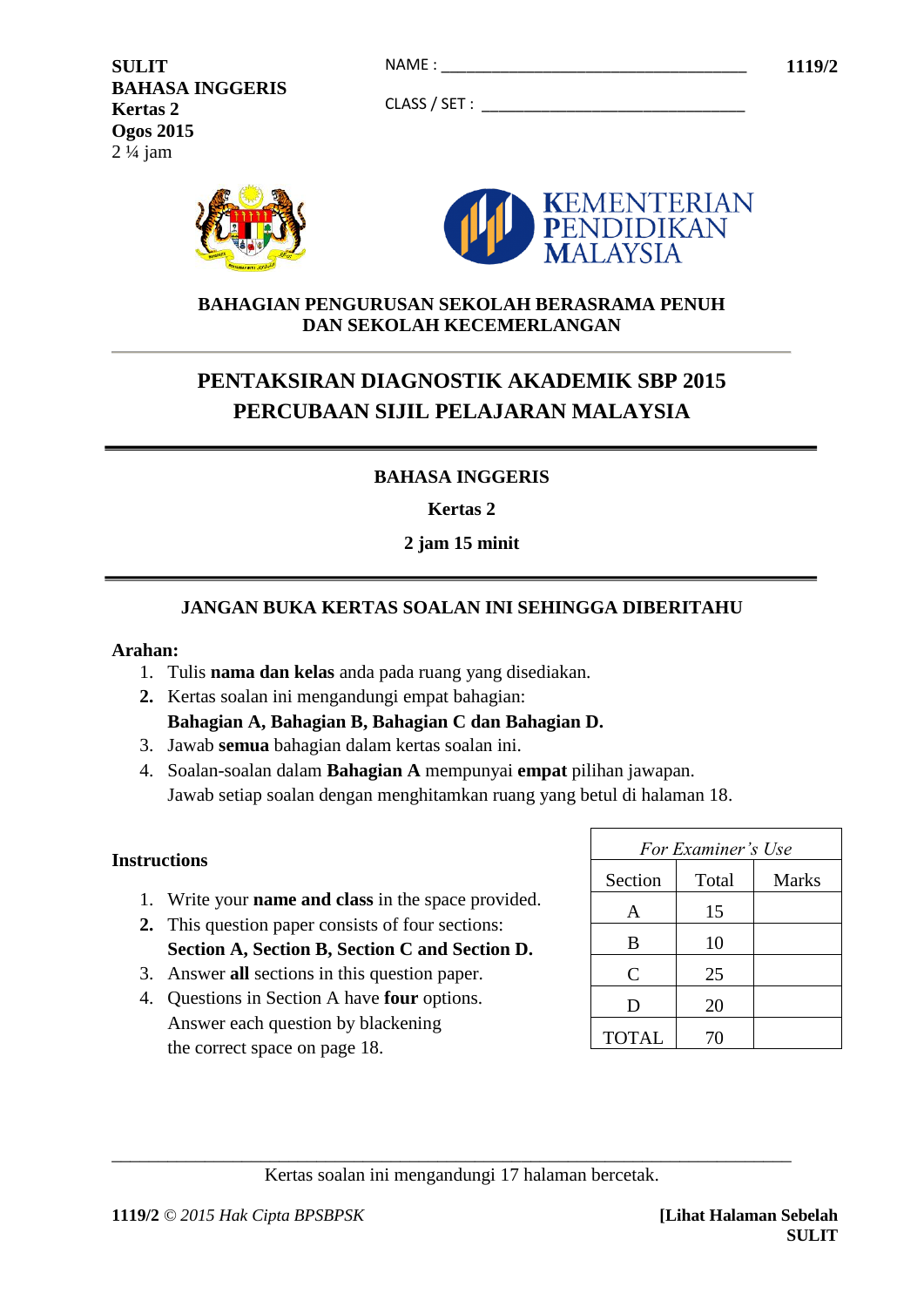#### **SECTION A**

#### [15 *marks*]

[*Time suggested:* 25 *minutes*]

# *WELCOME TO MALAYSIA FEST '15*  **September 1 - 17**

An annual festival to showcase Malaysia to both local and foreign tourists. Organised by the Ministry of Culture, Arts and Tourism through the Malaysian Tourism Promotion Board. Official launch at the National Museum.

Highlights:

- Arts and Crafts Exhibition
- Traditional Food Fair
- Traditional Asian Games
- Cultural Performances

**1** According to the poster above, the main aim of Malaysia Fest "15 is to

- **A** publicise Malaysian culture and tradition
- **B** showcase made in Malaysia products
- **C** highlight Malaysia to foreign tourists
- **D** promote tourism in Malaysia

 My roommate was excitedly making great plans for a mountain climbing excursion. I did not want to pour cold water on her plans but had to remind her that it had been raining almost every day for the past week and it would be impossible to proceed with the excursion

- **2** The phrase *to pour cold water* in the extract means to
	- **A** criticise **C** discourage
	- **B** condemn **D** disappoint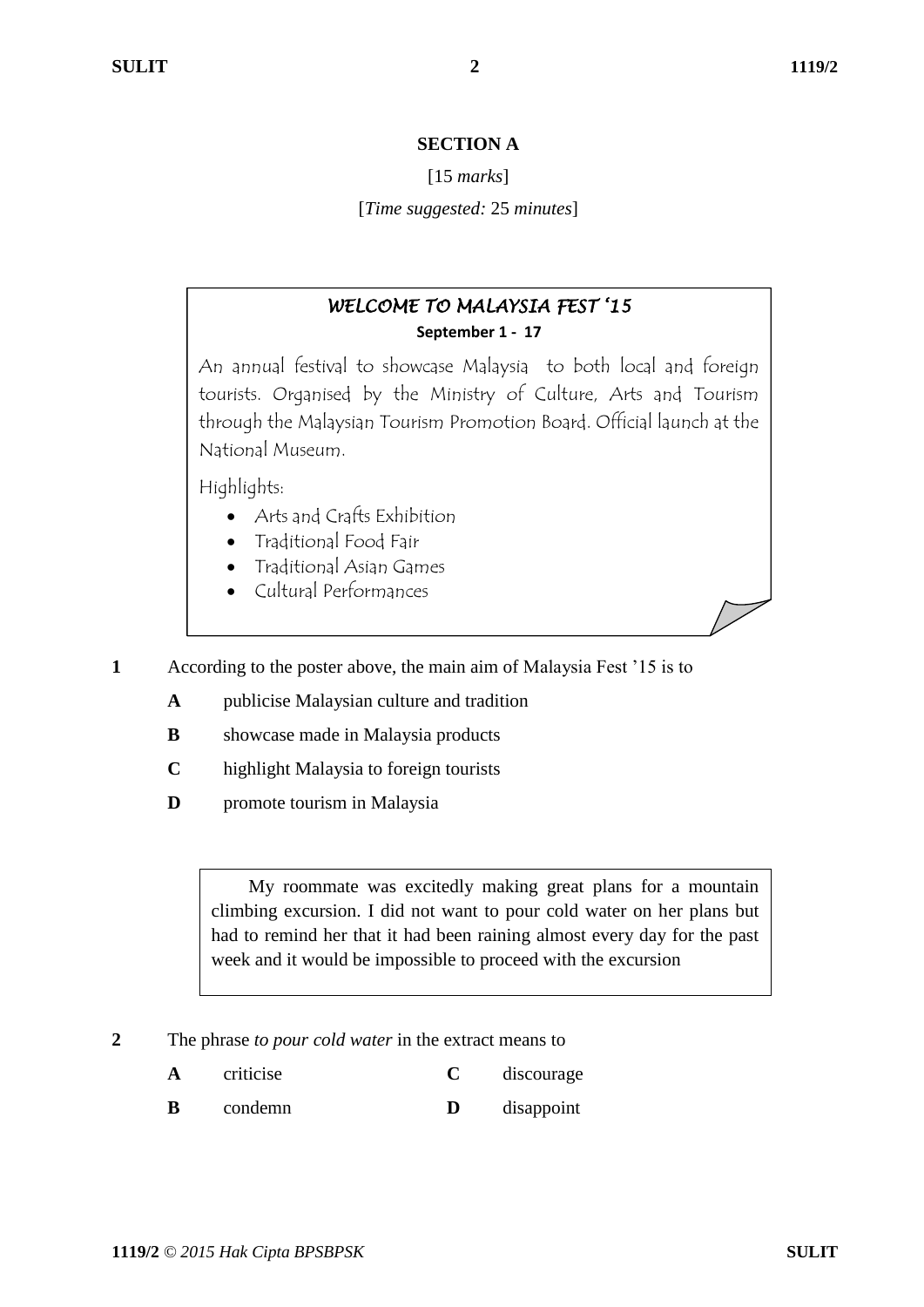**Questions 3 and 4** *are based on the given excerpt below*.

YANGCHONG, Sun – Police near this southern Chinese city rescued a boy after his father chained him to his bed for 48 days for stealing, a news report said.

 The Yangchong Evening Edition said Li Zhiqing, father of the 6 year-old Li Ee War, bought a 70cm chain and collared his son to the bed. He was being punished for making his father *lose face* by stealing at his kindergarten.

The father has been charged in court for child abuse.

**3** According to the report, the boy was chained by his

| A | leg  |   | neck |
|---|------|---|------|
| B | body | D | hand |

**4** The phrase *lose face* can best be replaced with

- **A** panic
- **B** angry
- **C** emotional
- **D** embarrassed

*Shadow in the Dark* 

A thrilling story of strange happenings and suspense.



**5** *Shadow in the Dark* is probably a

- **A** horror movie
- **B** mystery movie
- **C** science-fiction
- **D** comedy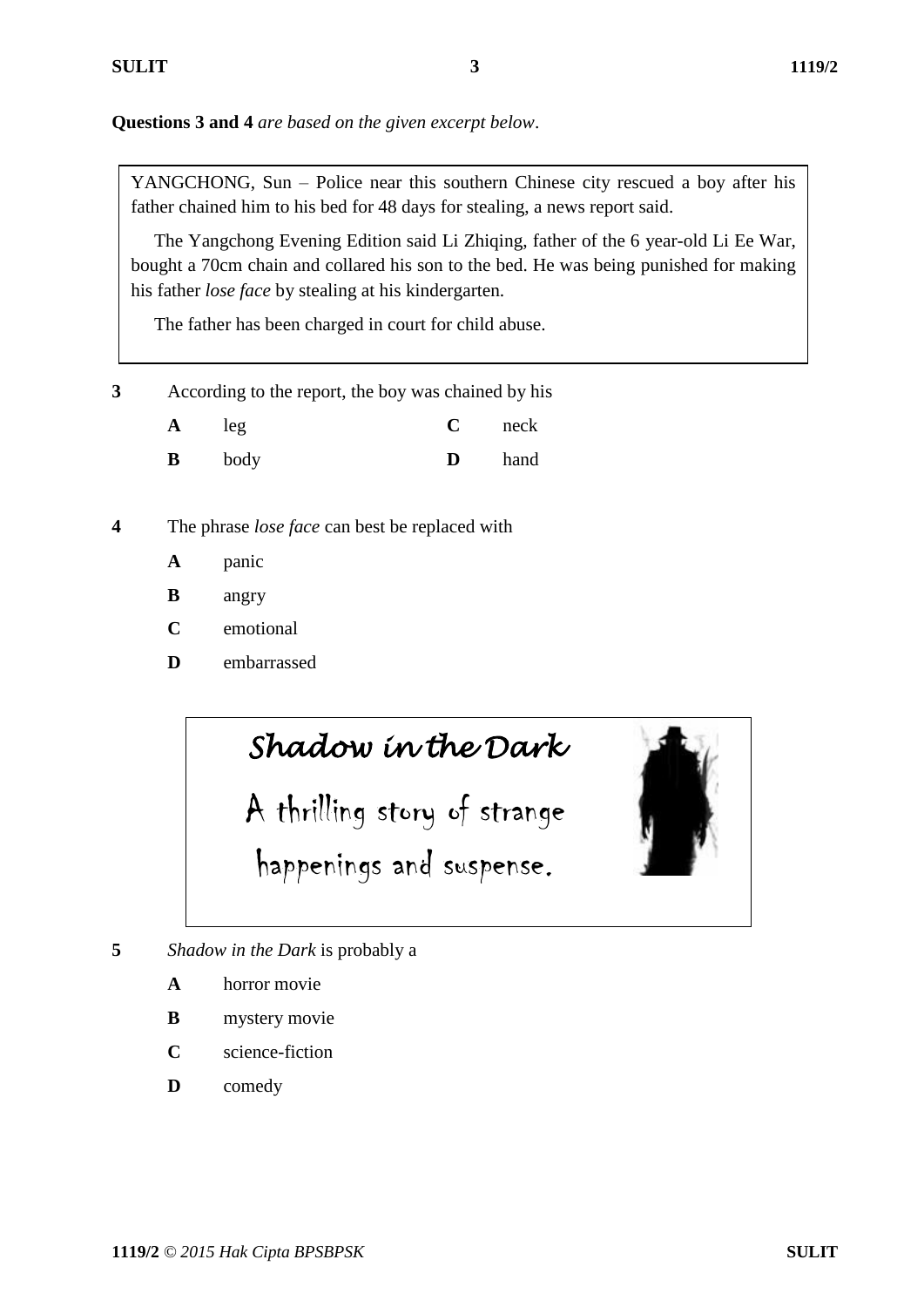

- **6** The following are advantages of Tramatholate **except** it
	- **A** is greasy
	- **B** can be used externally
	- **C** helps to reduce muscle ache
	- **D** does not cause any skin rash



 Shoestring Travel gives you tips on how to have the best holiday of your life without having to pay the world. This travelogue entertains and educates viewers on having a great time while travelling on a shoestring budget.

- **7** The travel programme above is about
	- **A** paying less for more
	- **B** various tourists bargains
	- **C** having the holiday of your life
	- **D** educating the viewers on travelling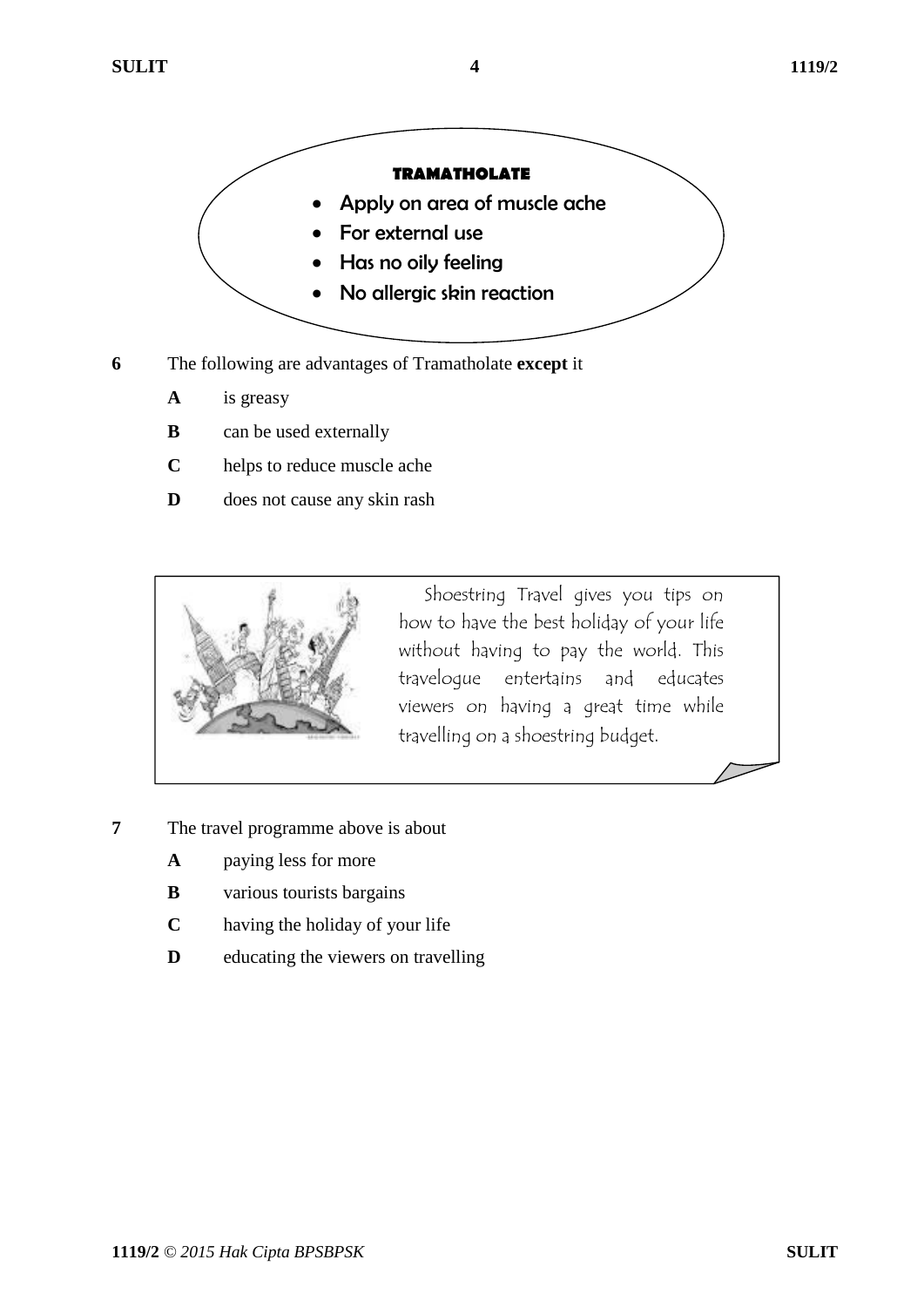# **Make Crossing Safer For Pedestrians**

I hope the authorities will make the pedestrian crossing at the Sri Petaling traffic lights safe for us to use when crossing the road. Many times when the pedestrian crossing light is green and the traffic lights are red, cars still zoom past. This makes it too dangerous to cross the road even though the light is green. We have to watch for oncoming cars before trying to cross. We hope something is done before it is too late as many senior citizens and children use this pedestrian crossing.

> CK EWE Kuala Lumpur

- **8** The extract above is a complaint about
	- **A** the pedestrian traffic lights at Sri Petaling
	- **B** the dangers of crossing the road at traffic lights
	- **C** vehicles not stopping at pedestrian crossing lights
	- **D** the use of the pedestrian crossing by senior citizens and children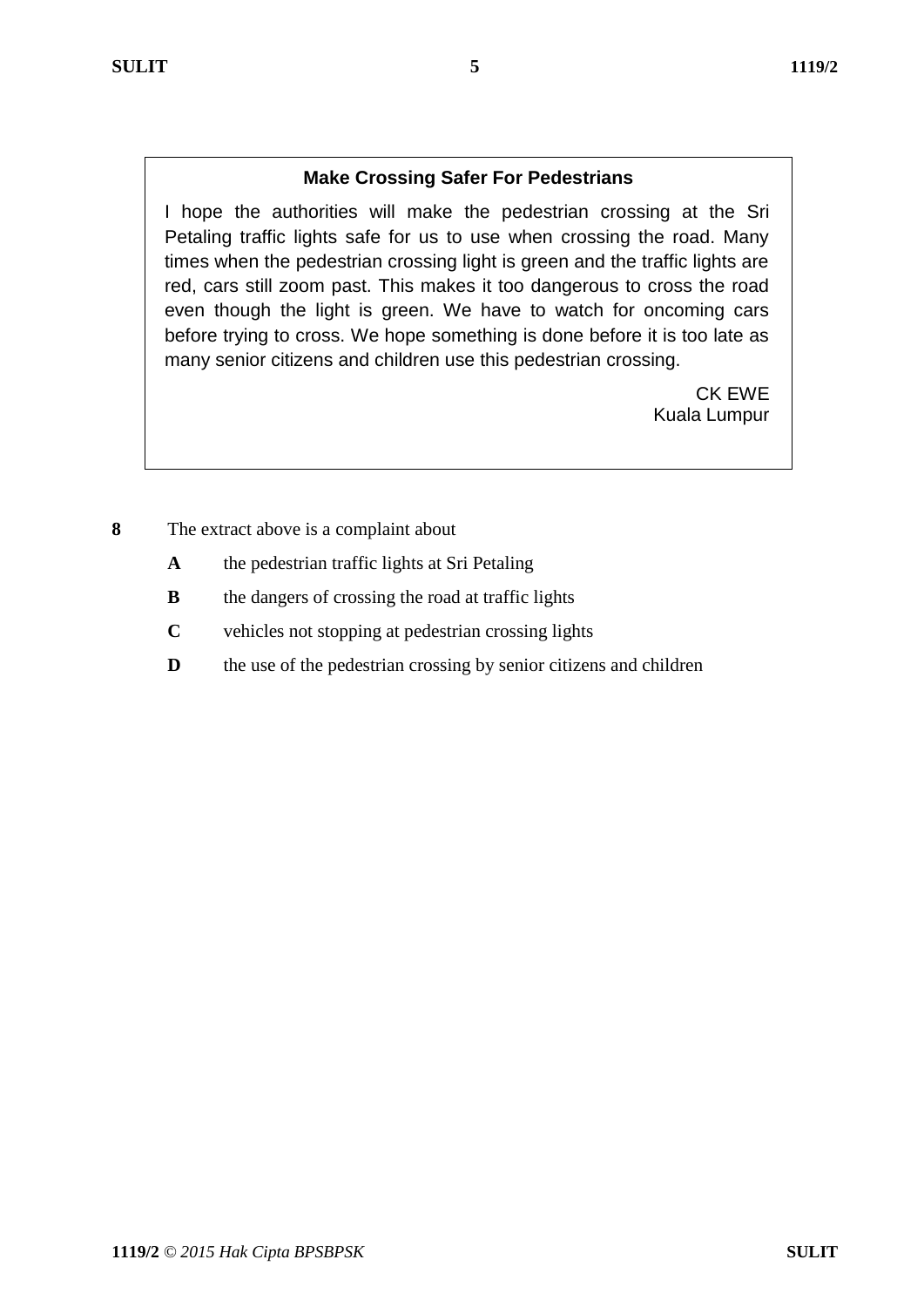**Questions 9-15** *are based on the following passage. Choose the best answer to fill in each blank.*

It was a harrowing experience for Shukur when his boat sank after a thunderstorm. He was adrift in the open sea for 29 hours **10.4** a huge wave damaged the boat he was in. He said that the life-jacket he was wearing probably helped **\_\_\_10\_\_\_** his life. He added that without it, he would have drowned as he could not move his legs after being **11** by jellyfish. The most frightening moment was when darkness fell. He could not see where he was heading to and he just resigned **\_\_\_12\_\_\_** to God. What he experienced during the night was nothing compared to what he discovered the next morning. He**\_\_\_13\_\_\_**by sharks. Death was literally staring at him as he saw the shark"s fins encircling him in the water. He felt numbed and remained **\_\_\_14\_\_\_** as long as he could while praying to God to save him from the 15\_\_\_\_. He did not know when the sharks left him.

| 9  | $\mathbf A$  | when     | 13 | $\mathbf{A}$ | surrounded      |
|----|--------------|----------|----|--------------|-----------------|
|    | $\bf{B}$     | after    |    | $\bf{B}$     | surrounding     |
|    | $\mathbf C$  | while    |    | $\mathbf C$  | was surrounded  |
|    | D            | before   |    | $\mathbf D$  | was surrounding |
|    |              |          |    |              |                 |
| 10 | $\mathbf{A}$ | save     | 14 | $\mathbf{A}$ | still           |
|    | $\bf{B}$     | saves    |    | ${\bf B}$    | steal           |
|    | $\mathbf C$  | saved    |    | $\mathbf C$  | silent          |
|    | D            | saving   |    | $\mathbf D$  | strong          |
|    |              |          |    |              |                 |
| 11 | $\mathbf{A}$ | sting    | 15 | $\mathbf{A}$ | experience      |
|    | ${\bf B}$    | stung    |    | $\bf{B}$     | adventure       |
|    | $\mathbf C$  | to sting |    | $\mathbf C$  | encounter       |
|    | D            | stinging |    | D            | ordeal          |
|    |              |          |    |              |                 |

# **12 A** it **B** him **C** itself

**D** himself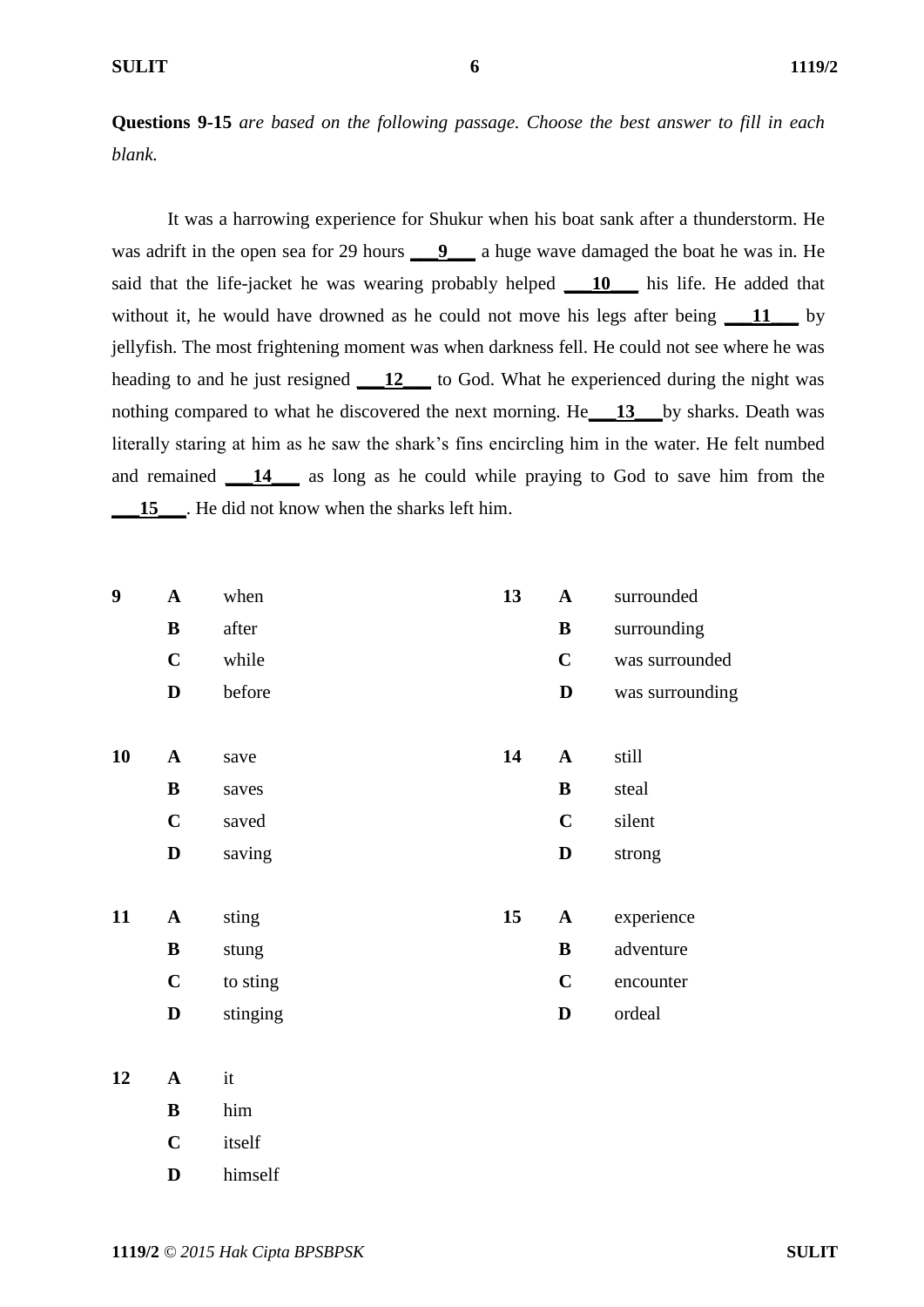## **Section B**

[10 *marks*]

[*Time suggested : 25 minutes*]

**Questions 16 – 25**

*Read the following advertisement and answer the questions that follow.* 

# AN INDOOR RAMADAN BAZAAR

This Ramadan, Klang Valley folks are in for a treat. They can sample a taste of bazaar food indoors and enjoy it in a cool and relaxed setting.

Vasco's in Hilton, KL has a Ramadan buffet which will appeal to patrons who enjoy Malay cuisine from different states in a kampong-style ambiance complete with bazaar stalls located in the restaurant.

Chef Faisal and his team said that more than 150 dishes will be available in a rotational menu with 80% representing kampong-style fare. Classic Malay sought after dishes like Simmered Catfish in fermented durian coconut gravy, blue coloured rice served with its traditional condiments and many more mouth-watering dishes can be found during this special month.

A ghazal group flown in straight from Johor, will serenade patrons as they enjoy the food.

As no meal is complete without desserts, diners can look forward to a stretch of Malay desserts as well as some unique favourite Malay *kuih* and delicacies*.*

Vasco's Ramadan buffet comes at RM98.00 nett per adult with a RM30.00 discount for children under 12. Senior citizens above 55 will be charged half the price of adult. There will be special offers on the first and last three days of the fasting month where patrons will be treated to discount vouchers and Hari Raya mystery gifts.

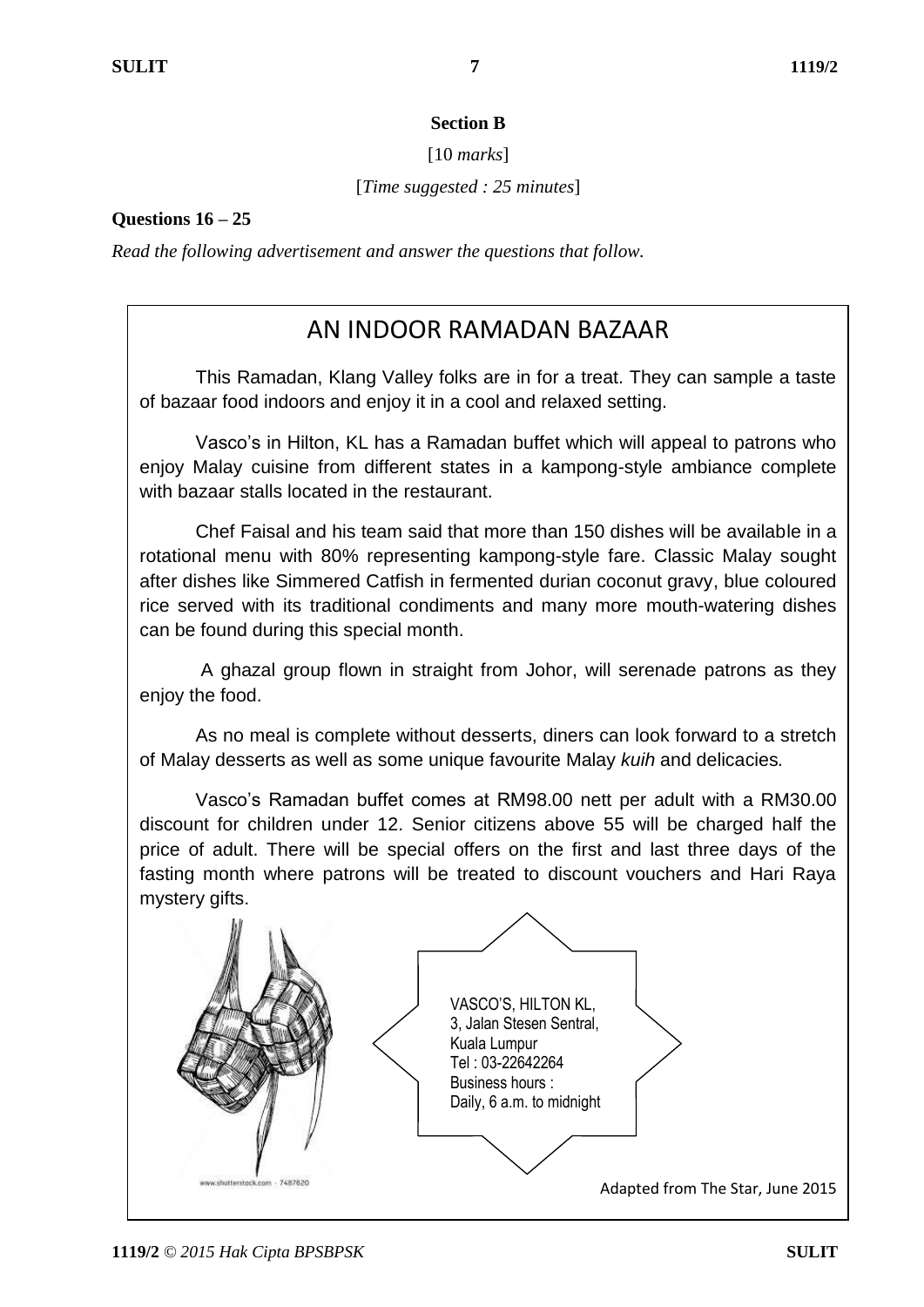## **Questions 16 – 25**

*Using the information from the advertisement, complete the table below.*

| AN INDOOR RAMADAN BAZAAR |                                  |    |  |
|--------------------------|----------------------------------|----|--|
| <b>Location</b>          |                                  |    |  |
| <b>Entertainment</b>     |                                  |    |  |
|                          |                                  |    |  |
| <b>Local Menu</b>        |                                  |    |  |
|                          |                                  |    |  |
| <b>Opening Hours</b>     |                                  |    |  |
|                          | <b>Children</b><br>under 12      |    |  |
| <b>Price</b>             | <b>Senior</b><br><b>Citizens</b> |    |  |
|                          | When                             | 24 |  |
| <b>Special Offer</b>     | What                             |    |  |

[10 *marks*]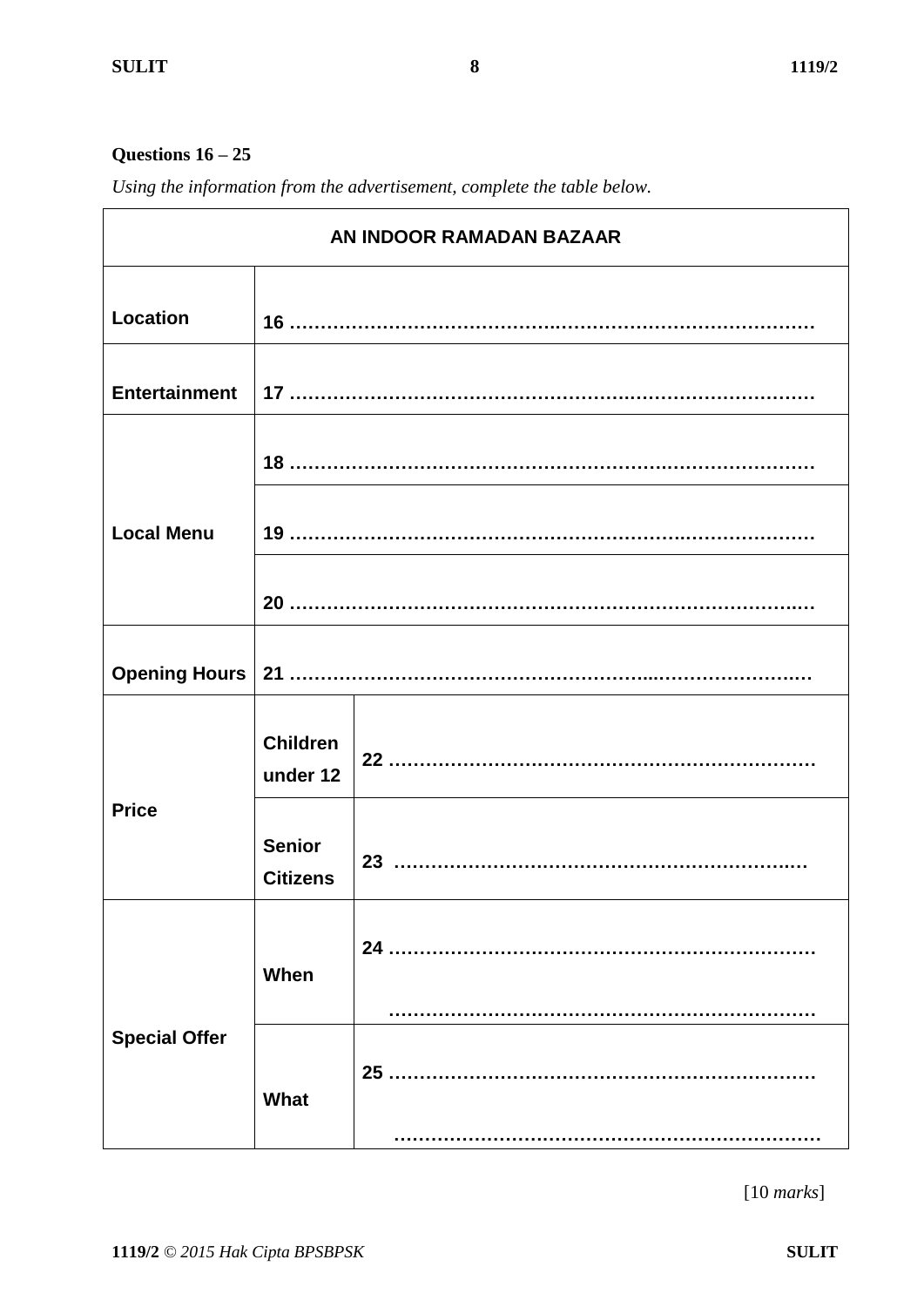### **Section C**

## [25 *marks*]

# [*Time suggested* : 50 *minutes*]

**Questions 26 – 31** *are based on the following passage.*

*Jasmin goes to her grandmother's house in the kampung.*

- **1** Jasmin awoke to the twittering and chattering of birds outside. Looking around, she realized where she was and an overwhelming sadness engulfed her. This was a room in her grandmother"s house in the *kampung*, the house in which she had grown up. Her grandmother had looked after her from the time she was a baby. When she was three months old her mother left her with her grandmother and went to join her **5** father who was studying overseas. Jasmin"s parents wanted her to come and live with them but she was not keen to do so as she was still very much attached to her grandmother. Her parents allowed her to stay on in the *kampung*. They did not want to upset her as she was happy in the *kampung* school and she was doing well there.
- **2** When Jasmin was in year six of primary school, her younger sister was born. Her parents thought that it was important for the two sisters to be together and so Jasmin went to live with them after she completed her primary school. She adjusted easily to her new secondary school and she was pleased to have a baby sister to look after and play with. She wished that her grandmother would join her family, but the old lady preferred to stay by herself in her own house. Jasmin visited her **15** grandmother during the school holidays. **10**
- **3** Jasmin sat up slowly and glanced at her sister beside her who was still asleep. Quietly she rolled up the *mengkuang* mat on which she had lain and put it away behind the clothes rack. She took her towel from the rack and moved towards the door. The wooden floorboards creaked slightly as she stepped into the living room. It was bare except for a cardboard box in one corner. There was something in that box that once belonged to her grandmother and which was now hers. It was a *tepak sireh*. Jasmin"s parents had asked her to choose something from the house as a memento. Jasmin's eyes blurred with tears. Her grandmother had passed away of a heart attack four months ago. **20 25**
- **4** Jasmin opened the kitchen door that led into the compound. She was going to the bathroom. There was a well in the bathroom. Before the availability of piped water, the well served all their domestic purposes. Wanting to feel the cool well water on her face again, she lowered the pail into the well and expertly pulled up the attached rope. There it was – a pail full of refreshing ground water for her. She **30** remembered that it had been her duty to draw water from the well every evening to water the potted plants that her grandmother had arranged neatly in front of the house.
- **5** Emerging from the bathroom, Jasmin strolled around the old house – for the last time, and with a heavy heart. It was a traditional Malay house, built on posts above **35**the ground. The raised floor kept dampness away and the spaces between the floor planks provided good ventilation. Jasmin used to play with her childhood friends in the space beneath the house. At that time they were small enough to stand beneath the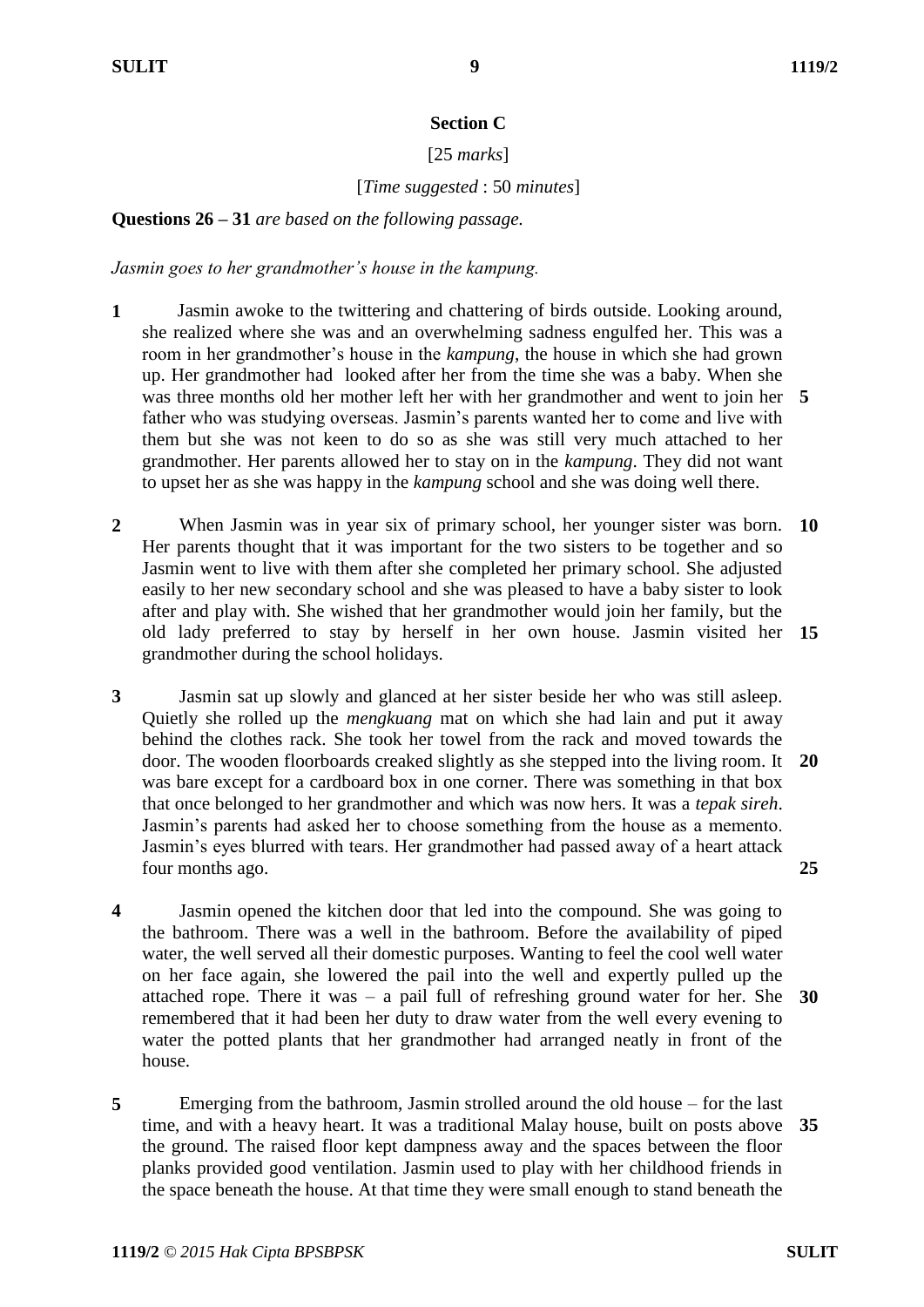**40**

house without having to stoop. They whiled away the hours playing *congkak* or *batu limbang*.

**6** Jasmin walked past the verandah with its large windows. She rounded the corner and noticed the front bedroom windows were open. Apparently, her parents were awake. She went back into the kitchen. Her mother was preparing breakfast. They were returning home later in the morning after handing over the house to its new owner. Jasmin"s father who inherited the house decided to sell it.

**7** After breakfast, they loaded some things into the car and waited for Encik Adam, the new owner, to arrive. Jasmin"s sister was impatient to get back to their own home whilst Jasmin longed to linger at that old house for a few more hours. Encik Adam arrived punctually at the appointed time. Jasmin"s father gave him the house key. They chatted for a while and then Jasmin and her family got into the car for the journey back to home. As they drove away, Jasmin looked back at the old house and bade a silent farewell to her childhood. **50**

**45**

### **26** From paragraph 1,

|    | ( <i>a</i> ) which word means "to be plunged into something"?                                                      |
|----|--------------------------------------------------------------------------------------------------------------------|
|    |                                                                                                                    |
|    | $(b)$ why was Jasmin left in the care of her grandmother?                                                          |
|    |                                                                                                                    |
|    | (c) Jasmin's parents decided to allow her to stay on with her grandmother.<br>Give two reasons for their decision. |
|    |                                                                                                                    |
|    |                                                                                                                    |
| 27 | From paragraph 2, what event prompted Jasmin's return to her parents?                                              |
|    |                                                                                                                    |
| 28 | From paragraph 4, what purpose did the well serve after the installation of piped water?                           |
|    |                                                                                                                    |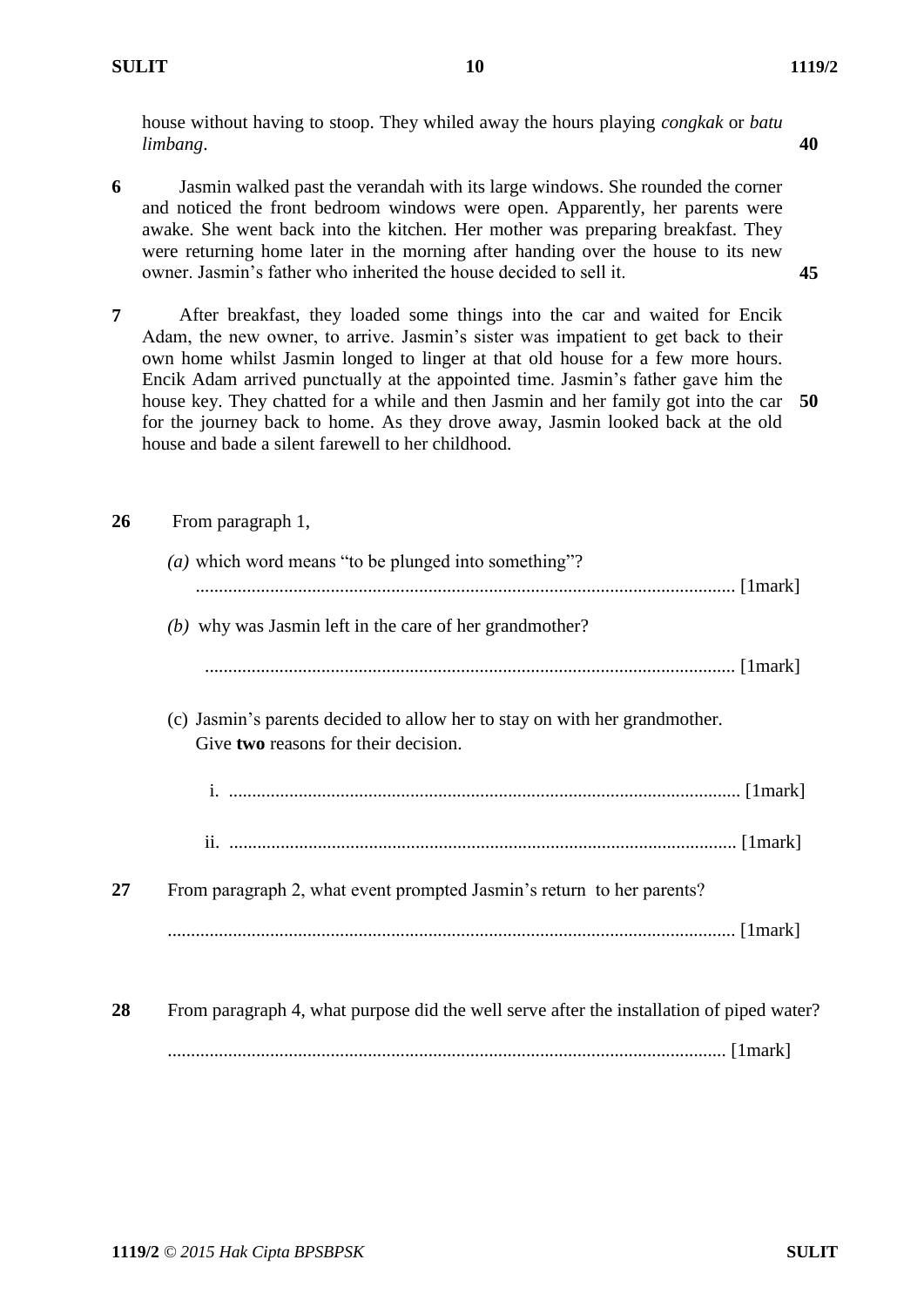- **29** From paragraph 5, what are the advantages of building a house on posts?
	- (a) ................................................................................................................... [1mark]
	- (b) ................................................................................................................... [1mark]
- **30** In your opinion, why do you think Jasmine wanted to linger at the old house for a few more hours?

....................................................................................................................... ....................................................................................................................... [2 marks]

- **31** Jasmin recalled her childhood days at her grandmother"s house. Write a summary on :
	- **what she did that morning**
	- **what she remembered about the house**

Credit will be given for use of own words but care must be taken not to change the original meaning.

Your summary must:

- be in continuous form (not note form)
- use materials **from line 17 to line 43**
- must not be longer than **130 words, including the 10 words** given below

Begin your summary as follows:

*Jasmin slowly sat up and glanced at her sleeping sister …*

[15 *marks*]

…………………………………………………………………………………………………… …………………………………………………………………………………………………… …………………………………………………………………………………………………… …………………………………………………………………………………………………… ……………………………………………………………………………………………………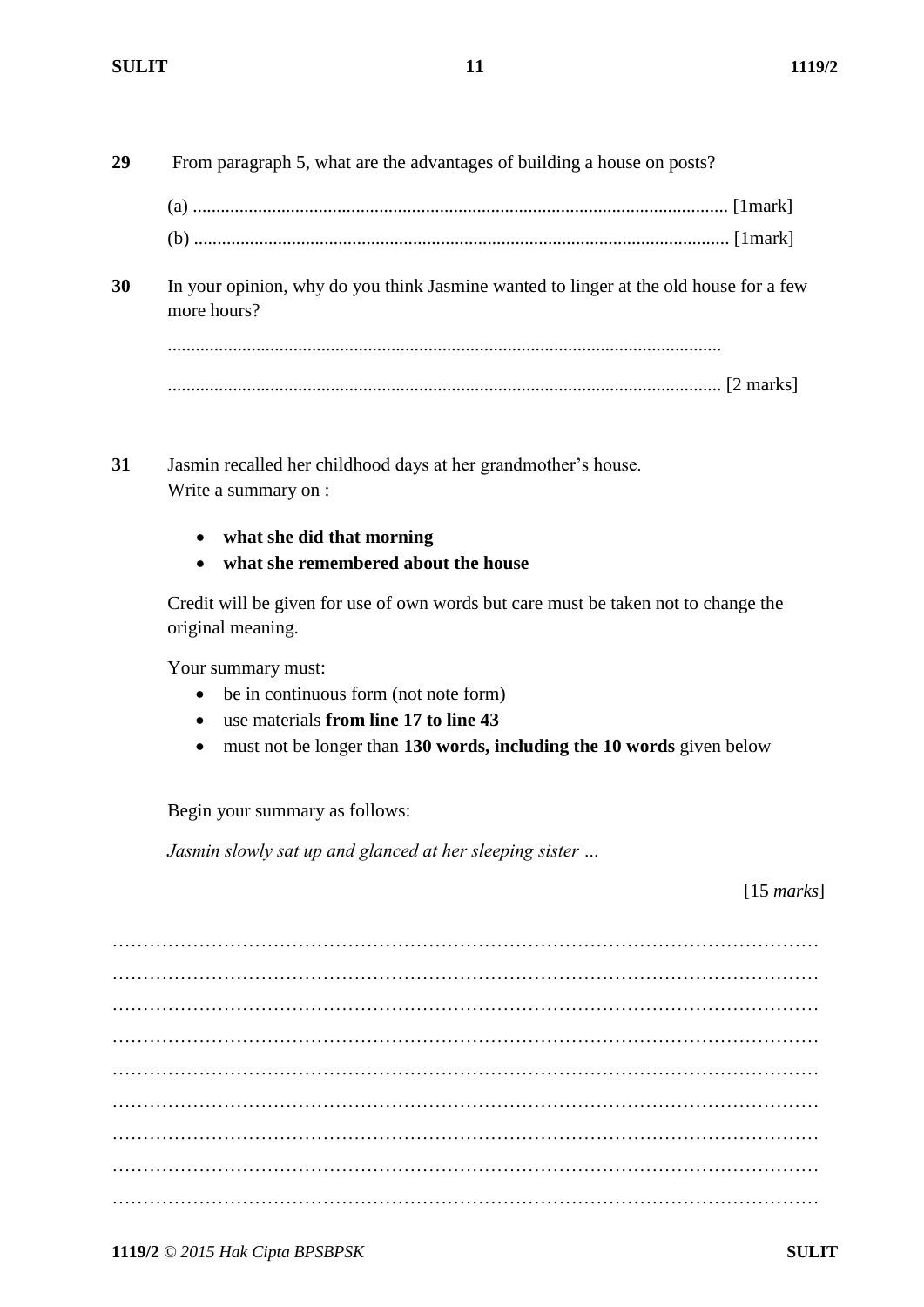# **ANSWER SHEET FOR QUESTION 31**

 $12$ 

1119/2 © 2015 Hak Cipta BPSBPSK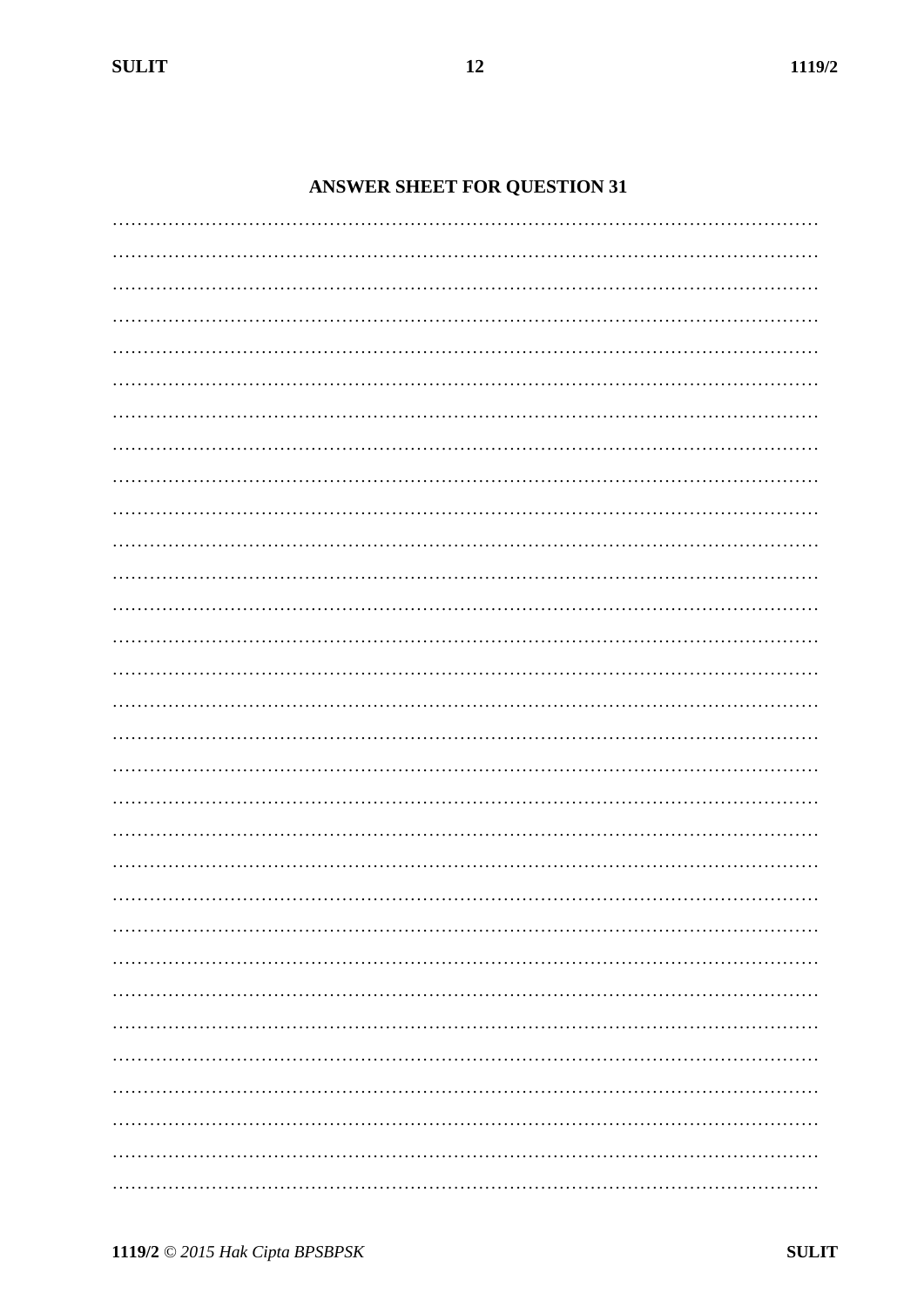# **Section D**

[20 *marks*]

[*Time suggested:* 35 *minutes*]

**32** *Read the poem below and answer the questions that follow.*

# **Are You Still Playing Your Flute?**

Are you still playing your flute? When there is hardly time for our love I am feeling guilty To be longing for your song The melody concealed in the slim hollow of the bamboo Uncovered by the breath of an artist Composed by his fingers Blown by the wind To the depth of my heart.

Are you still playing your flute? In the village so quiet and deserted Amidst the sick rice field While here it has become a luxury To spend time watching the rain Gazing at the evening rays Collecting dew drops Or enjoying the fragrance of flowers.

Are you still playing your flute? The more it disturbs my conscience to be thinking of you in the hazard of you my younger brothers unemployed and desperate my people disunited by politics my friend slaughtered mercilessly this world is too old and bleeding

#### **Zurinah Hassan**

*(a)* In stanza 1, which word in the poem means "hidden or kept from sight"?

……………………………………………………………………………… [1 *mark*]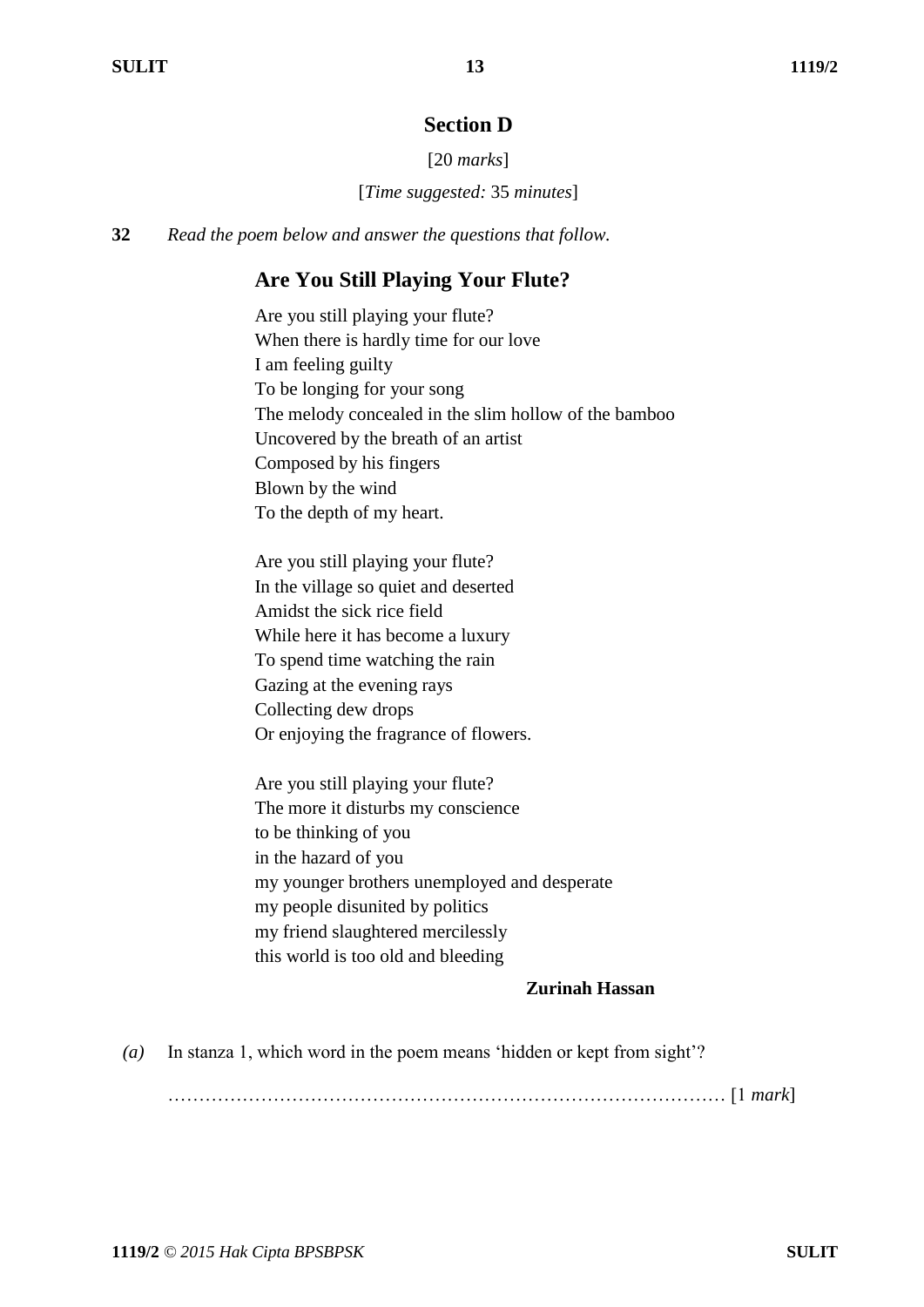| (b) | In stanza 2, what do the evening rays refer to?                                         |
|-----|-----------------------------------------------------------------------------------------|
|     |                                                                                         |
| (c) | What is the persona's feeling in stanza 3?                                              |
|     |                                                                                         |
| (d) | What would you consider a luxury in your life?<br>Give a reason to support your answer. |
|     |                                                                                         |
|     |                                                                                         |
|     | $[5 \text{ marks}]$                                                                     |

**33** *The following are the novels studied in the literature component in English Language.*

| The Curse           | Lee Su Ann         |
|---------------------|--------------------|
| Step By Wicked Step | Anne Fine          |
| Catch Us If You Can | Catherine MacPhail |

*Choose any* **one** *of the novels above and answer the question below.*

"Determination is important to achieve what one desires."

How is this shown in the novel you have read? Support your answer with close reference to the text.

[15 *marks*]

…………………………………………………………………………………………………… …………………………………………………………………………………………………… …………………………………………………………………………………………………… …………………………………………………………………………………………………… …………………………………………………………………………………………………… …………………………………………………………………………………………………… …………………………………………………………………………………………………… ……………………………………………………………………………………………………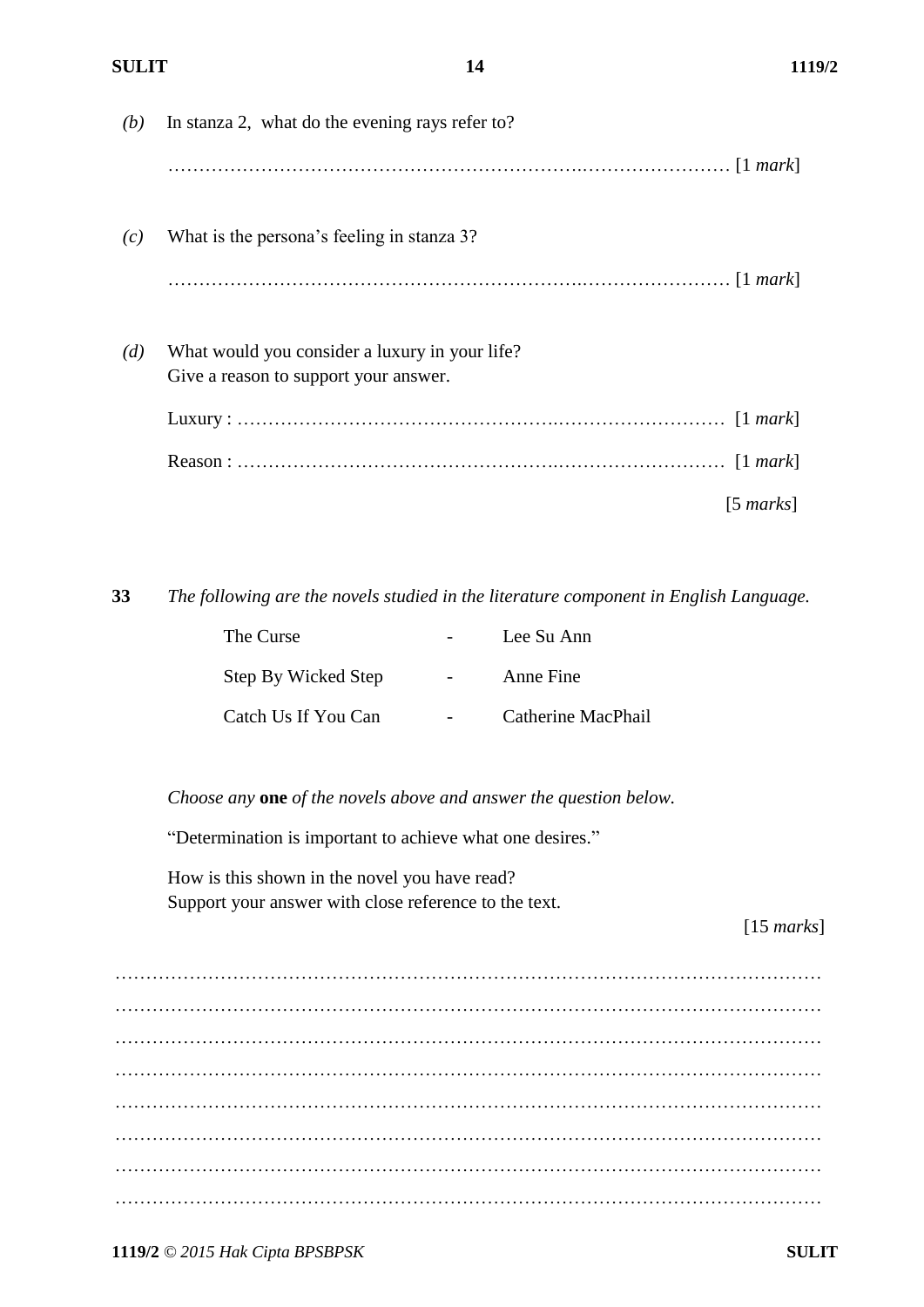# **ANSWER SHEET FOR QUESTION 33**

| . |
|---|
|   |
|   |
|   |
|   |
|   |
|   |
|   |
|   |
|   |
|   |
|   |
|   |
|   |
|   |
|   |
|   |
|   |
|   |
| . |
|   |
|   |
|   |
|   |
|   |
|   |
|   |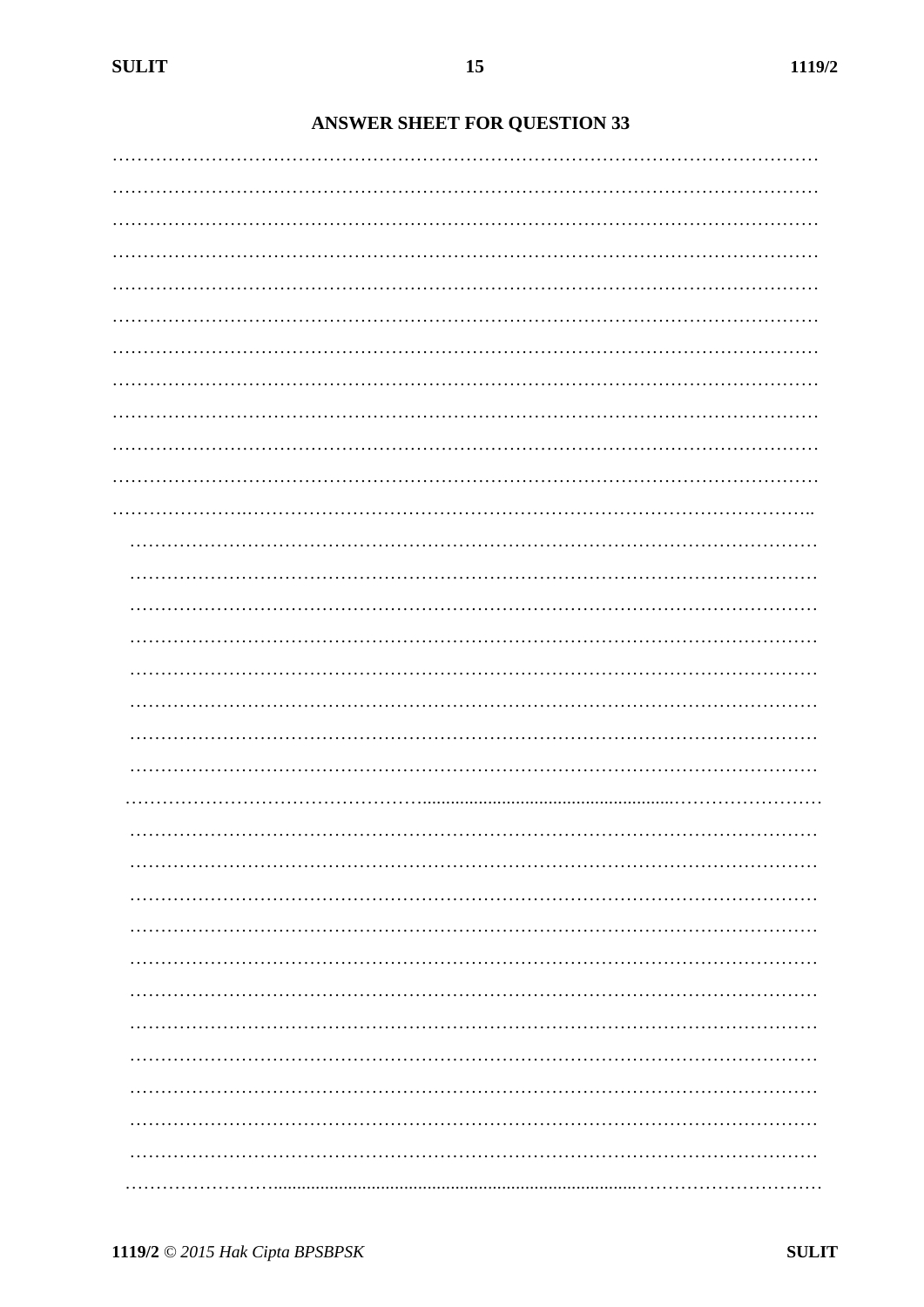**SULIT** 

| . |
|---|
| . |
|   |
|   |

# **KERTAS SOALAN TAMAT**